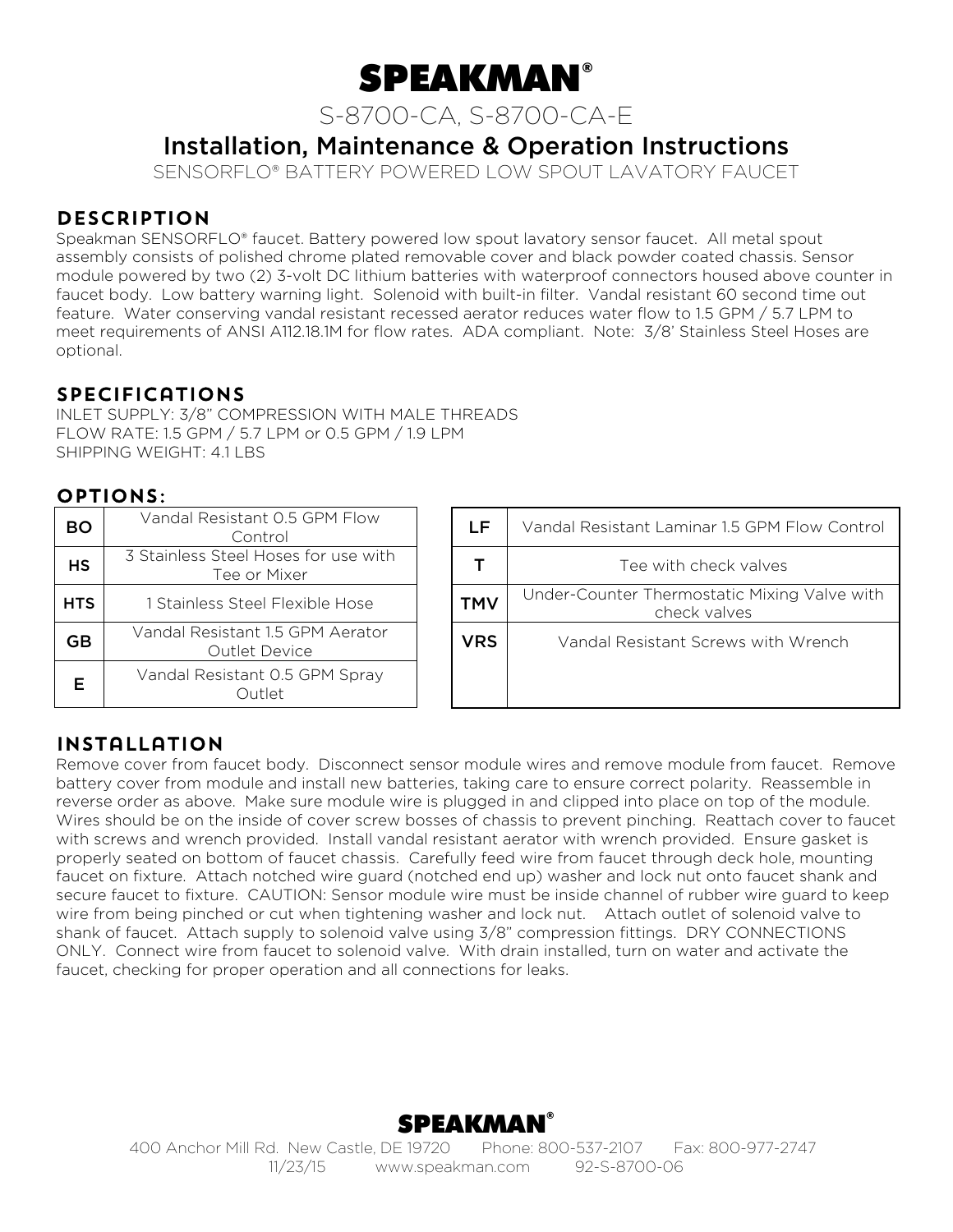# **OPERATION**

Speakman SENSORFLO faucets are thoughtfully designed for all in mind. Require no handles to turn, lift or push, water flows only when hands are in the lavatory basin. Built in vandal resistant circuitry shuts off the water after continuous flow of approximately 60 seconds. This feature prevents flooding; water is easily turned on again by placing one's hands under the lavatory spout.

#### MAINTENANCE

Your SENSORFLO faucet is designed and engineered in accordance with the highest quality and performance standards. With proper care it will provide years of trouble free service. Periodically the faucet will require some minor maintenance to keep it performing at peak performance. The sensor module has a built-in low battery indicator light located in the center of the rectangle infrared lens. This red light will come on when the faucet has approximately 30,000 on/off cycles remaining or 10% of battery life. To replace the batteries follow the first portion of the installation instructions above. Periodically check the solenoid filter for debris. If debris is present clean the filter toughly. The polished chrome finish of your faucet should be cleaned using mild soap and warm water. Dry immediately with a soft, clean cloth for best results.



POSITION FAUCET AS CLOSE TO THE EDGE OF THE SINK AS POSSIBLE. ENSURE ADEQUATE CLEARANCE FOR WIRE PROTECTOR, WIRES, WASHERS, AND NUT.